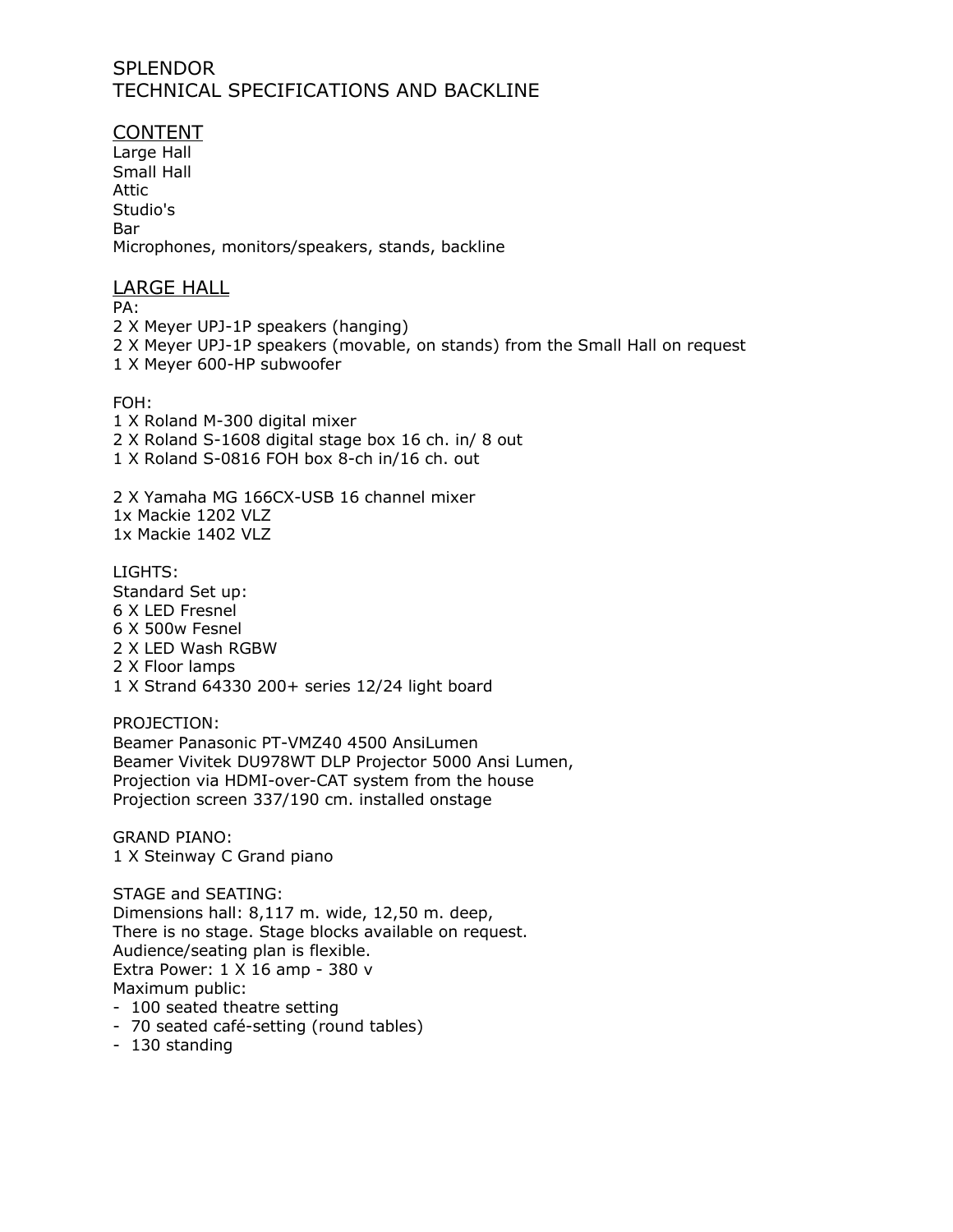## **SPLENDOR** TECHNICAL SPECIFICATIONS AND BACKLINE

SMALL HALL PA: 2 X Meyer UPJ-1P speakers (movable, on stands) 1 X Meyer 600-HP subwoofer

#### FOH:

1 X Roland M-300 digital mixer 2 X Roland S-1608 digital stage box 16 ch. in/ 8 out 1 X Roland S-0816 FOH box 8-ch in/16 ch. out

2 X Yamaha MG 166CX-USB 16 channel mixer 1x Mackie 1202 VLZ 1x Mackie 1402 VLZ

LIGHTS: 6 X LED Fresnel

PROJECTION:

Beamer Vivitek D963HD DLP Projector / 4500 Ansi Lumen, Projection via HDMI-over-CAT system from the house Projection on installed screen 250/187 cm.

GRAND PIANO: 1 X Yamaha C7 Grand piano

STAGE and SEATING: Dimensions hall: 8,115 m. wide, 7,715 m. deep, 4,26 m. height There is no stage. Audience/seating plan is flexible. Power: 1 X extra 16a Maximum public: - 50 seated theatre setting

- 30 seated café-setting (round tables)
- 65 standing

### ATTIC

STAGE and SEATING: Dimensions hall: 9,10 wide, 8,70 deep, 3,20 height There is no stage. Standard plan includes Large L-shape couch and meeting table with chairs Extra Power: 1 X 16 amp - 380 v Maximum public:

- 25 seated
- 35 standing
- 1 X Upright Piano

#### RECORDING STUDIO

- 2 X Dynaudio BM12 MKIII studio speakers
- 1 X Roland M-300 digital mixer
- 1 X Behringer-Xenyx 1204 mixer